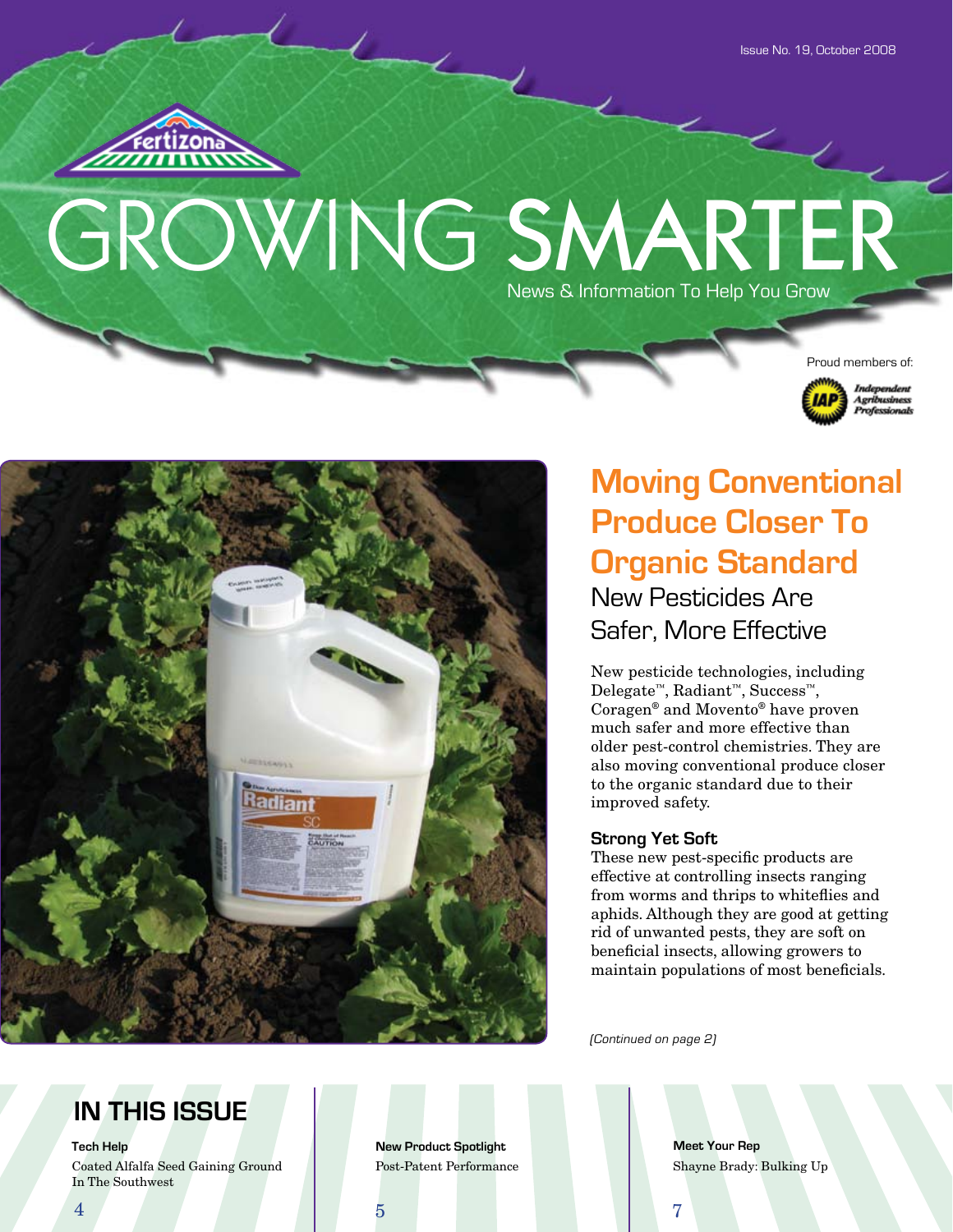# **GROWING SMARTER**

### **COMPTON'S CORNER**

# **Rising Fertilizer Costs Affect Everyone**

We're Here To Help

As fertilizer prices continue to increase, we're seeing a change in how soil fertility is managed. Increased demand, supply constraints and a falling US dollar are all contributing to the rise in prices. The challenge for companies like Fertizona and Compton Ag Services is keeping our customers profitable during these unpredictable times and there are strategies that can lessen the impact of high prices.

Nitrogen is a particular nutrient that requires special care. The

closer you apply nitrogen to match crop demand, the more money you save. Climate, soil type and tillage all play roles in nitrogen mineralization. Splitting nitrogen between preplant and sidedress applications increases efficiency and minimizes loss from leaching or denitrification.

By taking soil and tissue samples and applying SmartBlend™ custom blended fertilizers, growers can develop cost-effective fertility programs that give the crops exactly what they need when they need it.

To develop an economical SmartBlend fertilizer customized for your operation, talk to your local Fertizona or Compton Ag office or rep.

#### **Jim Compton**



#### **(cover story continued)**

These chemistries also have short re-entry periods. For instance, re-entry on Radiant and Success is four hours.

"Short re-entry intervals allow growers to treat insect problems throughout the season without delaying other important tasks," says Gordon Goodwin, Fertizona—Yuma PCA. "Older products have a re-entry of 12 to 24 hours; some even 48 to 72 hours."

#### **Less Chemical Use**

The low use rates of these new pesticides means there is less residual left on plants and less residual getting to purchasers of the produce.

"These new products have very low use-rates," explains Ian John, PCA for Compton Ag Services. "Growers are only using a few ounces per acre versus older chemistries that require up to a quart. This means there is very little residual—which moves conventional produce closer to the organic standard."

#### **Safer Products**

2

Although these new chemicals are tough on pests, they have a very low toxicity to animals, birds and humans. In addition, application procedures are minimal, with most requiring only gloves, long sleeves and pants.

"These new chemicals are all-around excellent products," John says. "I would recommend these to any grower with pest problems."

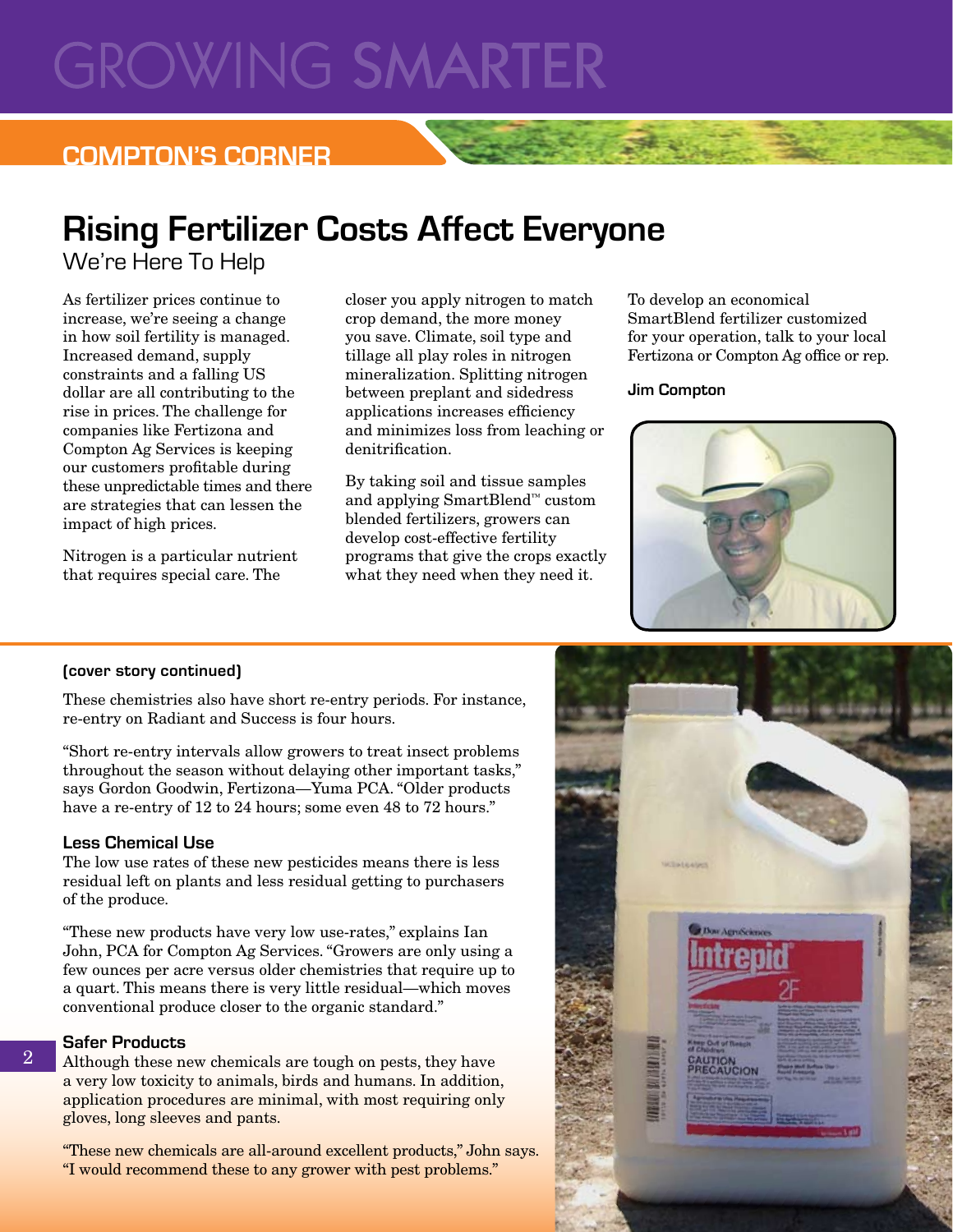**COVER STORY(continued)**



Treatment of an alfalfa crop.

### **About The Products**

#### **Delegate™ Insecticide**

- **• Outstanding broad-spectrum control of numerous destructive pests including codling moth, leafminers, thrips, fruit flies and leafrollers.**
- **• For use in pome fruit, stone fruit, tree nuts, berries, citrus and grapes.**
- **• Short, four-hour re-entry interval.** *Delegate is a trademark of Dow AgroSciences LLC*

#### **Radiant™ Insecticide**

- Labeled for vegetables in several crop groupings; **labeled on more than 295 crops.**
- **• Unsurpassed control of beet armyworms, cabbage loopers, earworm, cutworm, diamondback moth and saltmarsh caterpillar.**
- **• Short, four-hour re-entry.** *Radiant is a trademark of Dow AgroSciences LLC*

#### **Success™ Insecticide**

- **Labeled for citrus and produce.**
- **Curative pesticide that treats various worm pests.**
- **• Long-lasting protection, 14-21 days.** *Success is a trademark of Dow AgroSciences LLC*

#### **Coragen® Insecticide**

- **• Controls Colorado potato beetle (including imidacloprid-resistant biotypes), European corn borer, worm pests, leafminer and cabbage looper.**
- **• Provides reliable and consistent control on potatoes, fruiting vegetables and leafy vegetables.**
- **• Long-lasting protection, 14-21 days or longer.** *Coragen is a registered trademark of E.I. du Pont de Nemours and Company or its affiliates*

#### **Movento® Insecticide**

- **Unique two-way systemicity which distributes the active ingredient upwards and downwards in the plant to find and eliminate even hidden pests.**
- **• Broad-spectrum control of many sucking pests including aphid, whitefly and mealybug.**
- Labeled for use on grapes, citrus, vegetables, **tree fruits, tree nuts and hops.**  *Movento is a registered trademark of Bayer CropScience*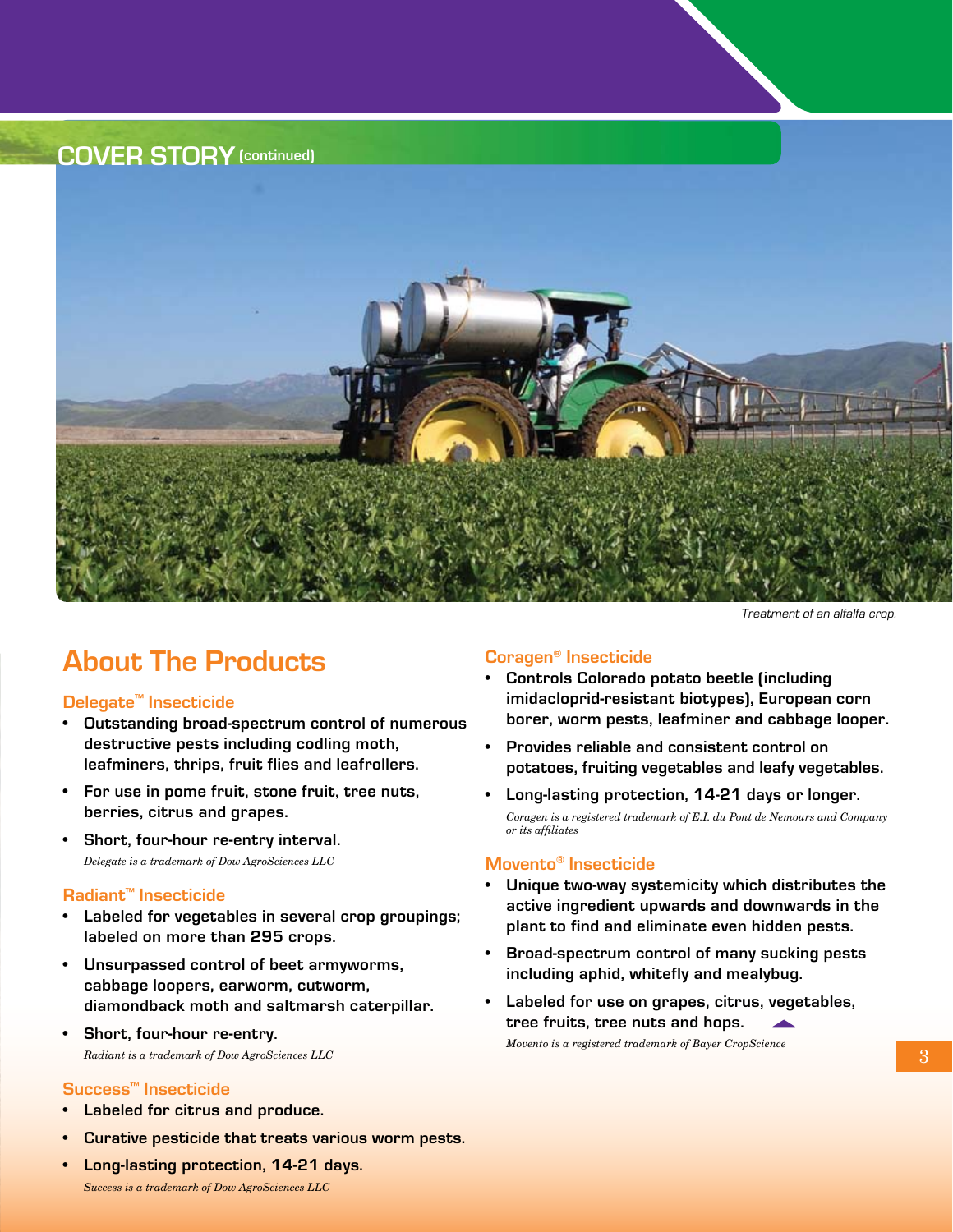# GROWING SMARTE

### **Tech Help**

# **Coated Alfalfa Seed Gaining Ground In The Southwest**

Technology Improves Stands, Increases Yield

# **Thinking Ahead**

Alfalfa seeds aren't the only seed experiencing tight supply. As crop prices continue to increase, barley and oat supplies may be tight as well so it pays to plan ahead. Talk to your Fertizona field rep or local office about the right seed option for you.

> establishment to take place more rapidly, which could give growers the opportunity to cut the alfalfa earlier and lead to a yield increase.

"The price of alfalfa is at an all-time high so the seed supply is tight," explains Ken Narramore, an independent PCA in Buckeye. "We're seeing a push toward growers using coated seeds because of these supply issues and the potential yield and stand improvements."

#### **Make Every Seed Count**

There are several advantages and benefits of using coated alfalfa seeds. These include improved plant establishment, increased cuttings, better plant stands and more even distribution of the seeds. Coated seeds also give seedlings the best possible chance of survival, allowing for a strong establishment. Additionally, coated seeds provide better growth opportunities for alfalfa grown in less hospitable environments.

"In today's market, growers want to make every seed count," says Bill Romp, business unit manager, Becker Underwood Seed Enhancements. "Coated seeds provide added weight and density, which assures that seeds can be planted on target and allows growers to get value out of every seed."

## **Congratulations Eugene Kempton!**

**After more than 20 years Gene Kempton has retired from Fertizona. Thanks for all your years of service.** 



Alfalfa is the fourth most widely grown crop in the United States. It is very resilient, especially to drought, and has the ability to go dormant during extended dry periods and recover with adequate rain or irrigation. However, with the price of alfalfa seed rapidly increasing, growers are starting to switch from using raw alfalfa seed to coated seed.

#### **Establishing Confidence**

With coated seed, the raw seed is covered with a mixture of inoculants, nutrients and pesticides. In the case of alfalfa, the coating usually consists of a fungicide and a rhizobium bacteria in a coating mixture. Providing bacteria directly on the alfalfa seed allows the nitrogen fixation process to begin faster since the seed doesn't have to extract the necessary bacteria from the soil. Using coated seeds also allows stand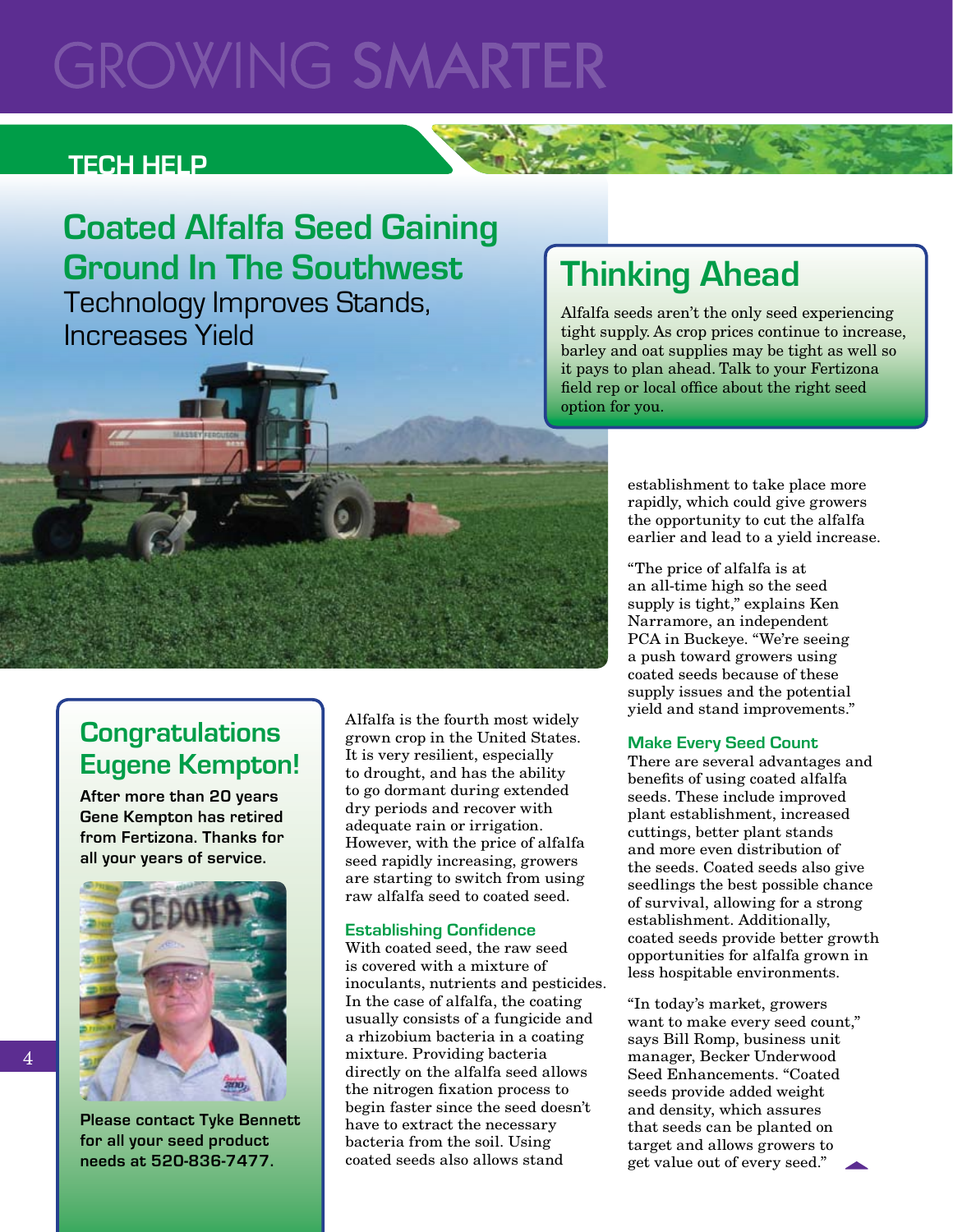## **New Product Spotlight**

# **Post-Patent Performance** 'Generic' Products Gain Acceptance In Turf Market

For decades, post-patent chemistries have been used widely in the agriculture market. These 'generic' versions of branded chemistries from top manufacturers have been used by farmers for many years—and now they are beginning to gain wider acceptance in the turf markets.

#### **Luxurious Landscapes**

Bryan Riddle is the owner of Bryan's Landscape Service, which has been in business since 1987. Bryan's Landscape Service is a residential landscape maintenance company that serves mostly luxury homes in the Scottsdale and Paradise Valley areas—so his customers have high expectations.

"They want their grass green all the time, and they don't care what pests are out there, so we use several pesticide products to keep everything looking good."

**—Bryan Riddle**



several pesticide products to keep everything looking good."

Fertizona offers a variety of post-patent products under the PrimeraTurf brand, the most popular of which are Glyphosate, Prodiamine, Imidacloprid and Oryzalin. These products are generic equivalents of Roundup® herbicide, Surflan® herbicide,

> Merit® insecticide and Barricade® herbicide.

Riddle explains that he's been using post-patent products for years and has

#### **TURF TIPS**

### **Overseeding Planting Rates**

**• Winter Lawns –Spread Perennial Ryegrass Seed at a rate of 10–15 pounds per 1,000 square feet.**

**Reminder -Cover the turf with 1/4 inch of mulch and keep it moist until the seed sprouts.** 

> found them to perform just as well as the original chemistries.

"I've been using them since they've been around, they're much cheaper," stresses Riddle.

"I haven't had any complaints from any of our guys so these products have always done really well for us."

#### **Proven In The Field**

Riddle uses Glyphosate for weed control and Imidacloprid to control white grubs and pearl scale.

"I started using Imidacloprid about ten years ago based on a recommendation from Dave Langston, the state entomologist," says Riddle. "Now, all of my customers get it on their lawns."

Riddle has seen success using these generic products, and has found them to be more economical than the alternatives.

"Using these generic products provide our customers with a great opportunity to save money without sacrificing quality," adds Cory Scherting, sales representative with Fertizona—Fennemore. "The results out in the field speak for themselves. They're the exact same active ingredients in a different bag with a different name."

*All trademarks are the property of their respective owners.*

Employees of Bryan's Landscape Service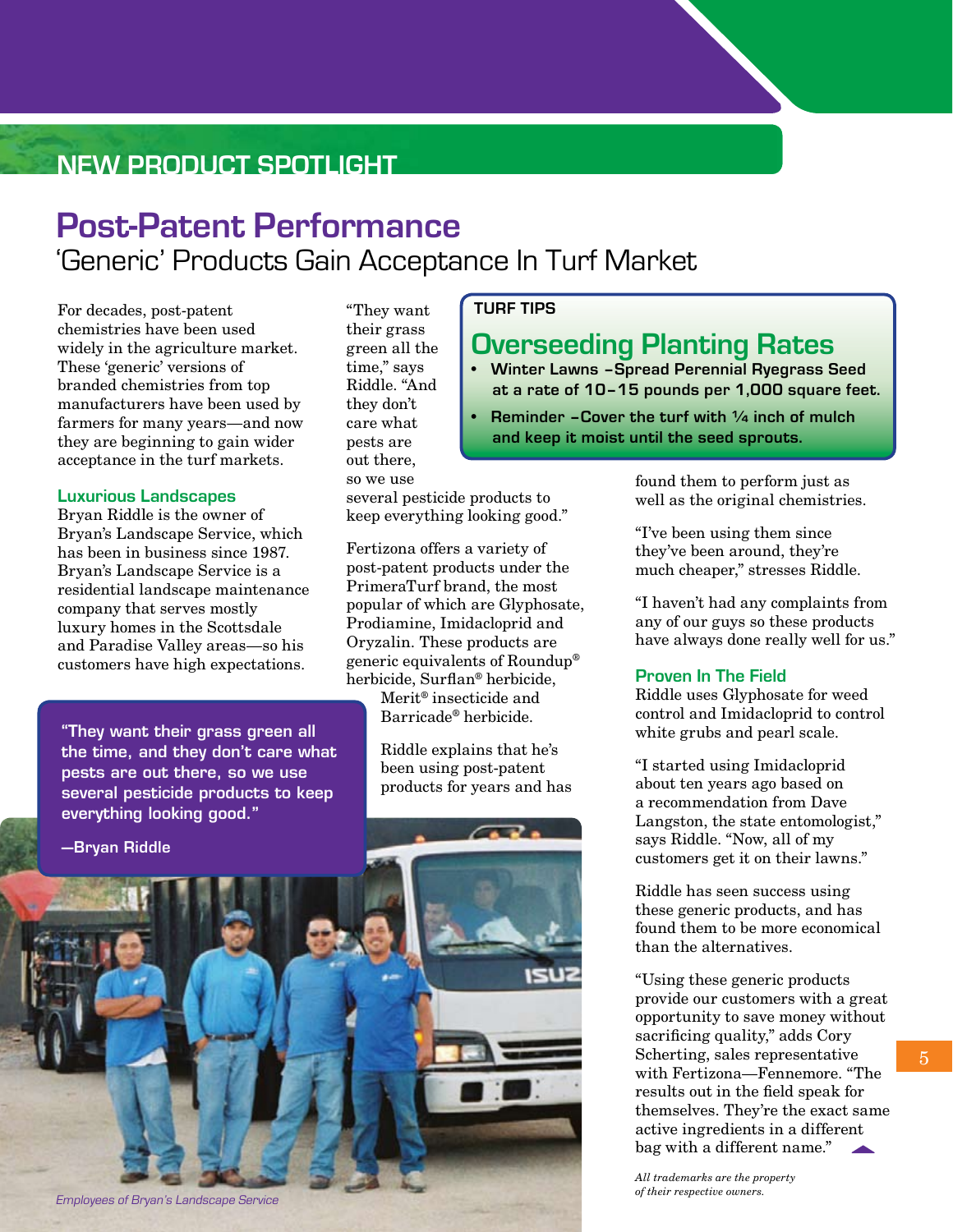# **GROWING SMARTER**

### **Operations overview**

# **Green Is Always In Season At Desert Trees**



Desert Trees Nursery, a wholesale nursery located in Tucson, Arizona, supplies trees and plants to more than 300 customers including landscape contractors and retail outlets—they also occasionally sell to other wholesale nurseries in the Phoenix area. The company occupies 50 acres of land in Marana, Arizona, which they use primarily for growing and eight acres in Tucson, which serves as the loading yard.

Mickey Fontes opened Desert Trees Nursery in 1976. His agricultural career however, is much more seasoned—having served as the director of agricultural research in the Environmental Research Lab at the University of Arizona for 13 years.

Desert Trees specializes in desert, Xeriscape and drought-tolerant plants. They grow more than 340 varieties of plants, trees and succulents ranging in sizes from one gallon to 36-inch boxes. The plants are typically shipped directly from the growing ground in Marana to the customers' job sites. Desert Trees also offers deliveries

across Arizona, in cities including Sierra Vista, Green Valley, Nogales, Willcox and Safford.

Fertizona has been working with Desert Trees for five years and supplies them with pesticides and nutrients for all their trees and plants.

"We have a great relationship with Fertizona," Mickey

Fontes, owner, Desert Trees says. "A few years ago we had a sharpshooter problem in the nursery. Craig Allen immediately jumped in to help; he got us pesticides and fertilizers and got us through the issue in no time. I would tell any grower to call Fertizona."

"Desert Trees is wonderful to work with and they have an excellent reputation with landscape contractors in the Tucson community," explains Marty Latta, Fennemore–Fertizona field rep.

In addition to supplying Desert Trees with pesticides and nutrients, Fertizona has helped the nursery be more efficient and profitable by recommending superior SmartBlends™ that cost less than fertilizer blends they were previously using.

"Fertizona has helped our business be more profitable," John Bay, grower, Desert Trees explains. "I enjoy doing business with them they have great customer service, their prices are good and they

have no problem locating products for me. I would recommend Fertizona to any grower."

#### **TURF TIPS**

## **Cool Weather Fertilizer Tips for Overseeding**

**Each fall, warm-season grass should be overseeded with cool-season grass to ensure the grass stays healthy and green. Below are tips for overseeding established lawns.**

- **• With cooler months approaching, overseeding with an application of 6-20-20 (starter) at a rate of five to six pounds per 1,000 square feet will help establish the turf.**
- **Once the grass is established and has been mowed a few times, applying fertilizers such as 15-15-15, 19-6-13 + Iron or 11-3-10 + Iron and Micronutrients at a rate of five to six pounds per 1,000 square feet are good for plant health.**
- **In December and January, Calcium Nitrate + Iron gives the best results for growth.**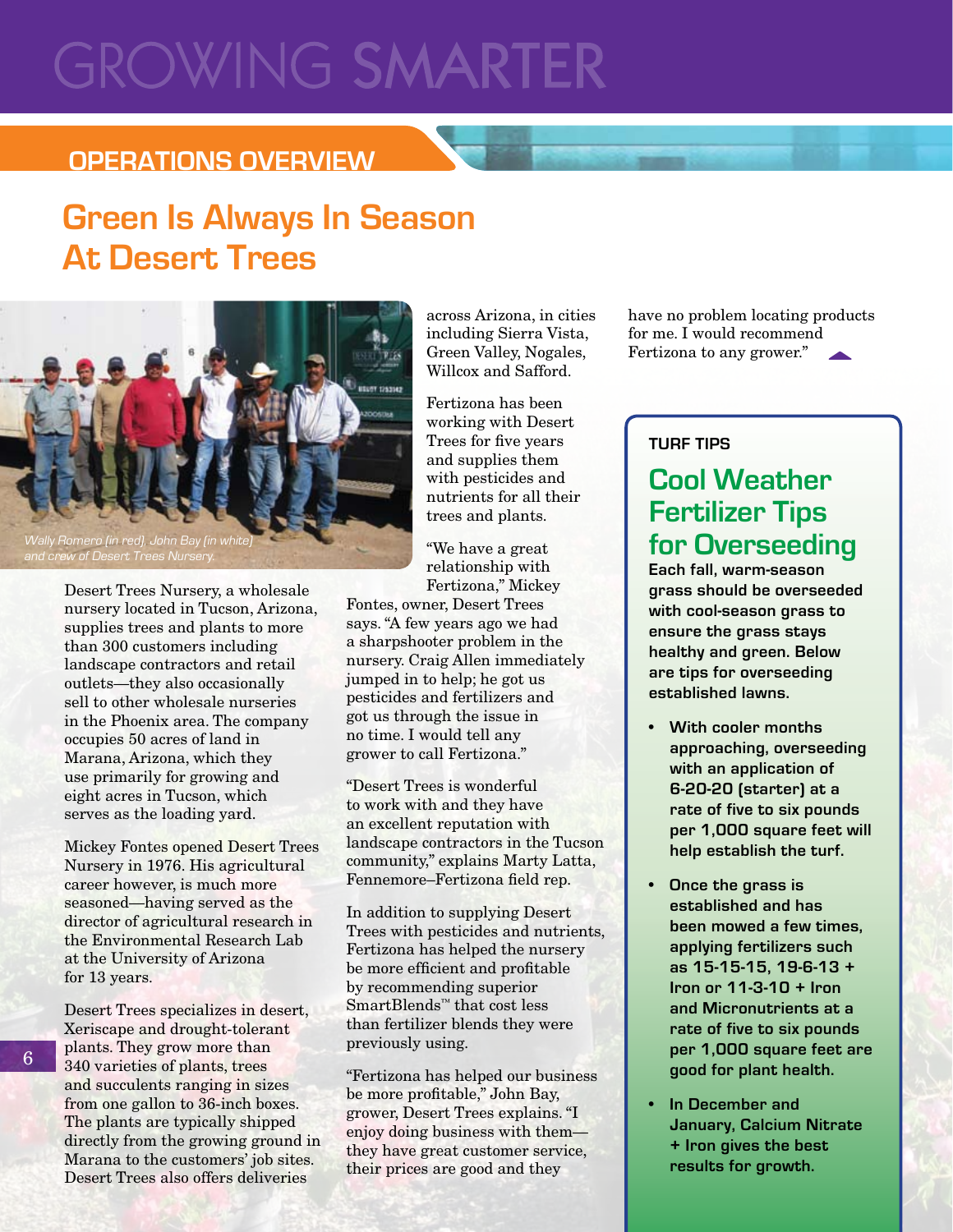### **Meet Your Rep**

# **Bulking Up** Shayne Brady Delivers Products By The Truckload

Shayne Brady is somewhat of a "lone wolf." He works on his own in Brawley, California to deliver Compton Ag Services' fertilizer products to several local growers. Shayne has more than 20 years experience in the agriculture industry. He was born and raised in nearby Holtville, so he has established many relationships with growers in the Brawley area.

#### **A Friend Of The Industry**

"I have great relationships with the farmers in my territory," says Shayne. "I've known them a long time and worked with most of them for years many of them are family friends."

A graduate of Cal Poly Pomona, Shayne earned a Bachelor of Science in Agriculture Business and then went on to run his family's Ag applicator company in Brawley. After running the company for 15 years, his family sold the business and Shayne stayed on to manage that retail fertilizer outlet in Imperial County for three years before making the switch to Compton Ag Services in 2006.

#### **Delivering Success**

At Compton Ag Services, Shayne does nothing but truckload deliveries. He doesn't bring products directly to fields or check crops and he doesn't have a warehouse. He sells straight commodities by the truckload to growers in the Brawley territory.

"I don't bring individual products to the field in small tanks. I do trucking out of Blythe or Yuma and take the products to the farm or ranch in bulk storage," explains Shayne. "Growers and farmers can save some money with truckload deliveries but they



have to be willing to put in a little extra work for it."

When Shayne isn't busy delivering truckloads of Compton Ag Services fertilizer to his growers, he enjoys

spending time with his wife, Lisa, and their four children, Taylor, Hannah, Paige and Austin. He also enjoys hunting and watching his children's softball, volleyball or baseball games.

#### **UPCOMING EVENT**

## **Pinal County Air Quality Summit To Focus on Impacts of PM<sub>10</sub>**

**On November 7, 2008, the Pinal County Board of Supervisors will host a Pinal County Air Quality Summit at the Ak Chin Conference Center in the City of Maricopa. The Summit will bring together elected leaders and stakeholders from the entire spectrum of interests across**  the County. The Summit will focus on PM<sub>10</sub>, or dust, as **an air pollutant, and the potential health and regulatory impacts on businesses and citizens throughout the County.**

All are invited to attend. For more information contact David Snider, Supervisor Pinal County District 3 at 520-836-0003.